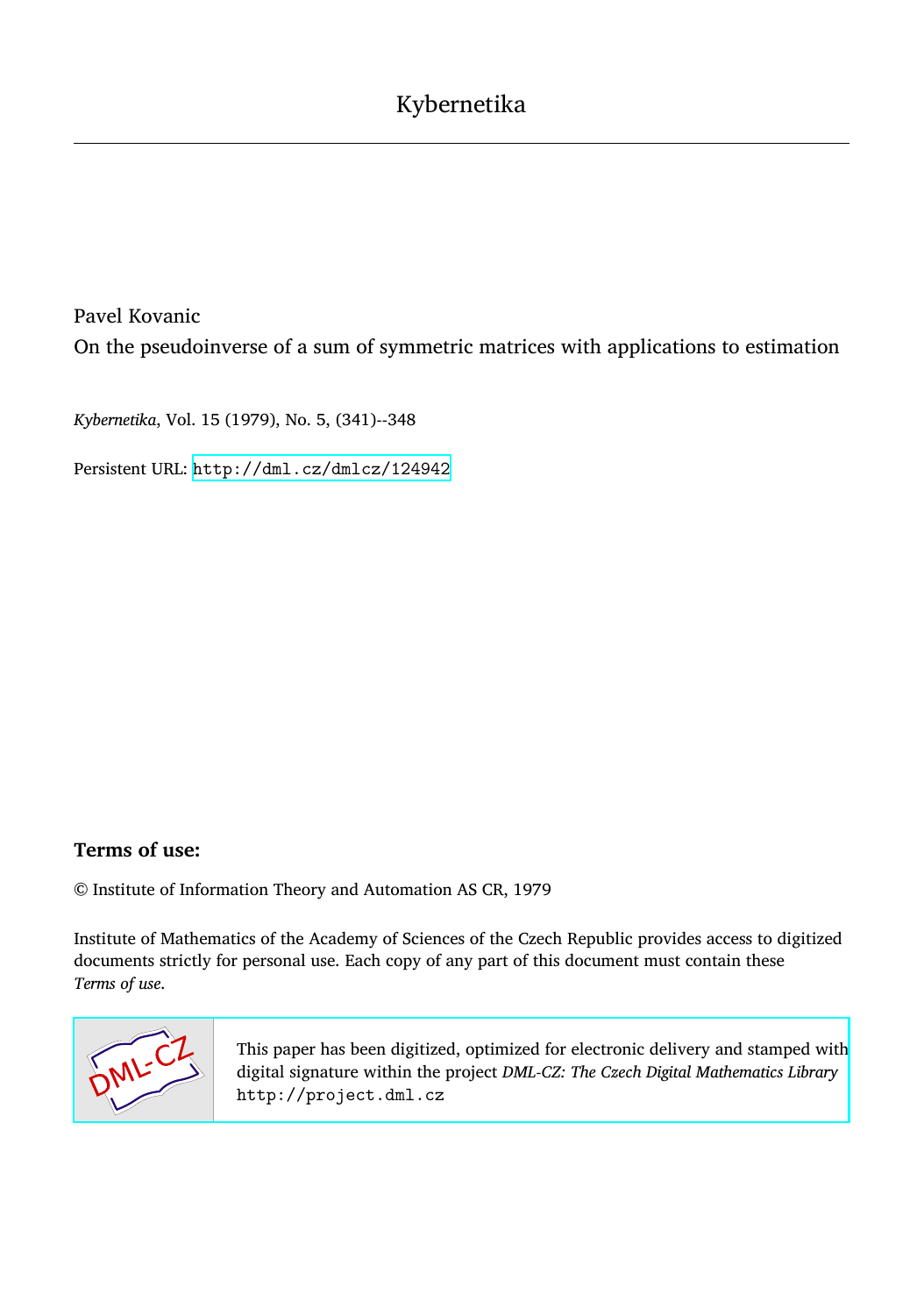KYBERNETIKA —VOLUME *15* (1979), NUMBER 5

# On the Pseudoinverse of a Sum of Symmetric Matrices with Applications to Estimation

PAVEL KOVANIC

A new formula for the pseudoinverse of a sum of symmetric matrices is presented, valid for arbitrary symmetric matrices without any restrictions relating to their column — or row  $\cdot$ spaces. As an application of this formula a generalized version of the estimate minimizing the penalty is developed. This makes it possible to show that in a general case of estimation the problem is decomposed into two independent problems. One of them is related to data belonging to a subspace containing signal components but no noise components. This part of the problem can be easily solved, the result of estimation performed on this part of data being error-free.

#### INTRODUCTION

An important role in linear estimation theory is played by a symmetric matrix

$$
(1) \t\t K = XX^{T} + V
$$

which is the covariance matrix of an observation vector

$$
y = y_x + y_e,
$$

where the two vectors  $y_x$  and  $y_e$  represent random signal and noise, respectively. The noise covariance matrix *V* often contains the signal covariance matrix *XX<sup>T</sup>* in its row-space (as well as in its column-space, they both are symmetrical). If *V* is nonsingular, this condition is fulfilled automatically. Then a "best" linear estimate of different functions of the  $y<sub>x</sub>$  from observations y may be obtained by different generalizations of Gauss-Markov Theorem [1], [2], [3]. But also a more general situation deserves attention. For the model

$$
y_{x} = Xc ,
$$

where c is a nonrandom vector of parameters, Zyskind  $\lceil 4 \rceil$  showed that constraints on parameters lead to the problem of singular covariance matrix. As shown by Hal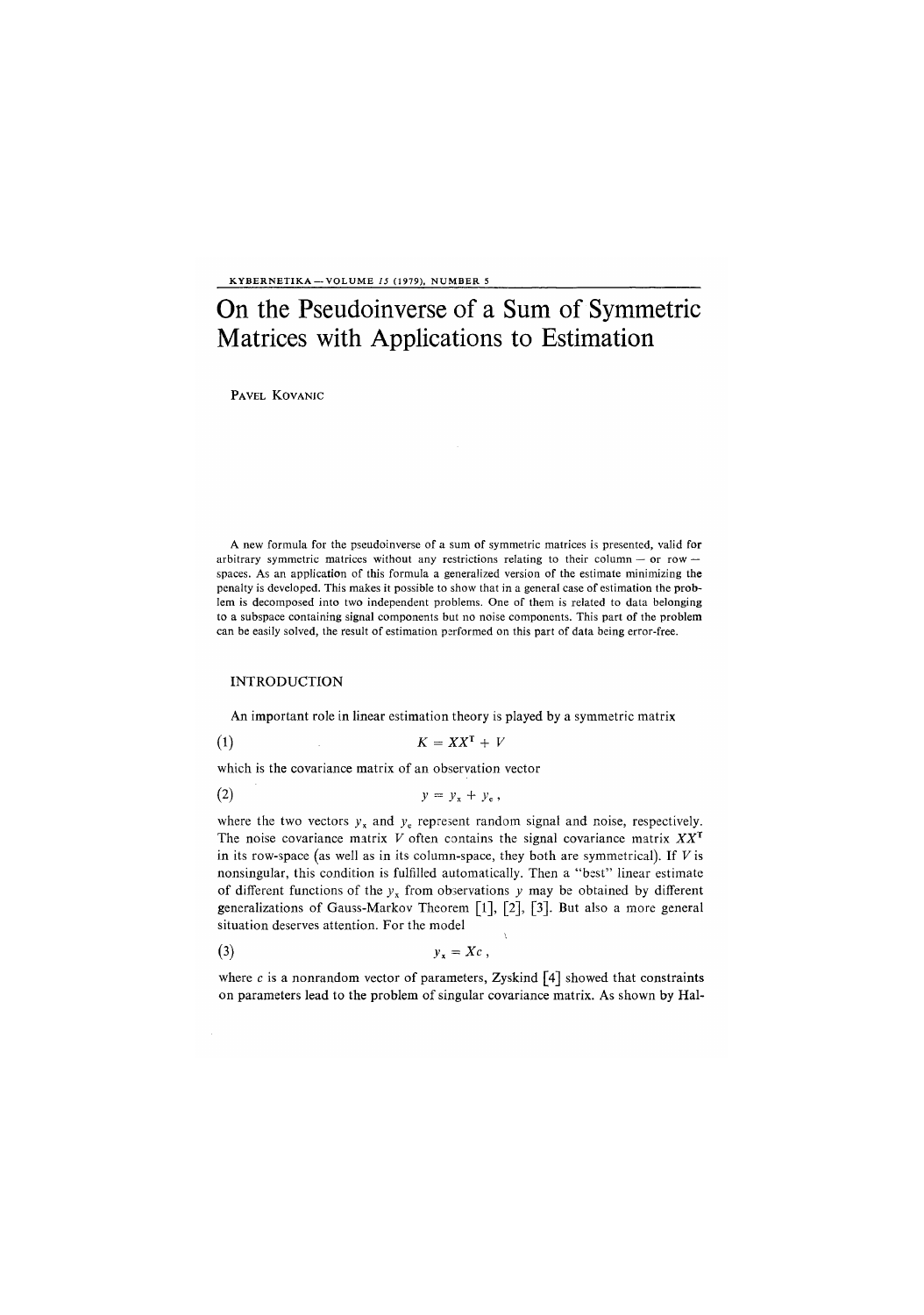**342** Jum, Lewis and Boullion [5], for such a model a minimum variance estimate of the *c*, with c restricted by linear restrictions and with the covariance matrix of  $y_e$  having an arbitrary rank, may be calculated directly without the need of a linear transformation used by other authors to obtain a linear model of smaller dimensions with a full rank covariance matrix. It is the purpose of this paper to show that mentioned result as well as a more general result can be obtained using an extension of a theorem on pseudo-inverse of a sum of symmetrical matrices.

## PSEUDO-INVERSE OF A SUM OF SYMMETRICAL MATRICES

The "pseudo-inverse" or the "Moore-Penrose inverse" is a (unique) matrix *A <sup>+</sup>* satisfying four conditions

$$
(4) \hspace{3.1em} AA^+A = A \ ,
$$

$$
(5) \tA^+AA^+ = A^+ \t,
$$

$$
(6) \hspace{3.1em} (AA^+)^{\mathrm{T}} = AA^+ \, ,
$$

$$
(7) \qquad \qquad (A^+A)^{\mathrm{T}} = A^+A \ .
$$

The following theorem is presented in literature on generalized inverse of matrices  $\lceil 6 \rceil$ :

**Theorem.** If *X* is an  $n \times q$  matrix contained in the column-space of an  $n \times n$ symmetrical matrix *V*, then

(8) 
$$
(V + XX^{\mathsf{T}})^{+} = V^{+} - V^{+}X(I + X^{\mathsf{T}}V^{+}X)^{-1}X^{\mathsf{T}}V^{+}.
$$

"To be in the column-space" means here the same as

$$
(9) \t VV^+X=X.
$$

In a more general case the matrix  $(I - VV^+) X$  does not equal to the zero matrix. For such a case the following extension holds:

**Theorem.** If *V* is an  $n \times n$  symmetrical matrix and if *X* is an arbitrary  $n \times q$  real matrix, then  $\bar{\mathcal{A}}$ 

(10) 
$$
(V + XX^{\mathsf{T}})^{+} = V^{+} - V^{+}X(I + X^{\mathsf{T}}V^{+}X)^{-1}X^{\mathsf{T}}V^{+} + (X_{\perp}^{+})^{\mathsf{T}}X_{\perp}^{+},
$$

where

$$
(11) \t\t\t X_{\perp} = (I - V V^{+}) X .
$$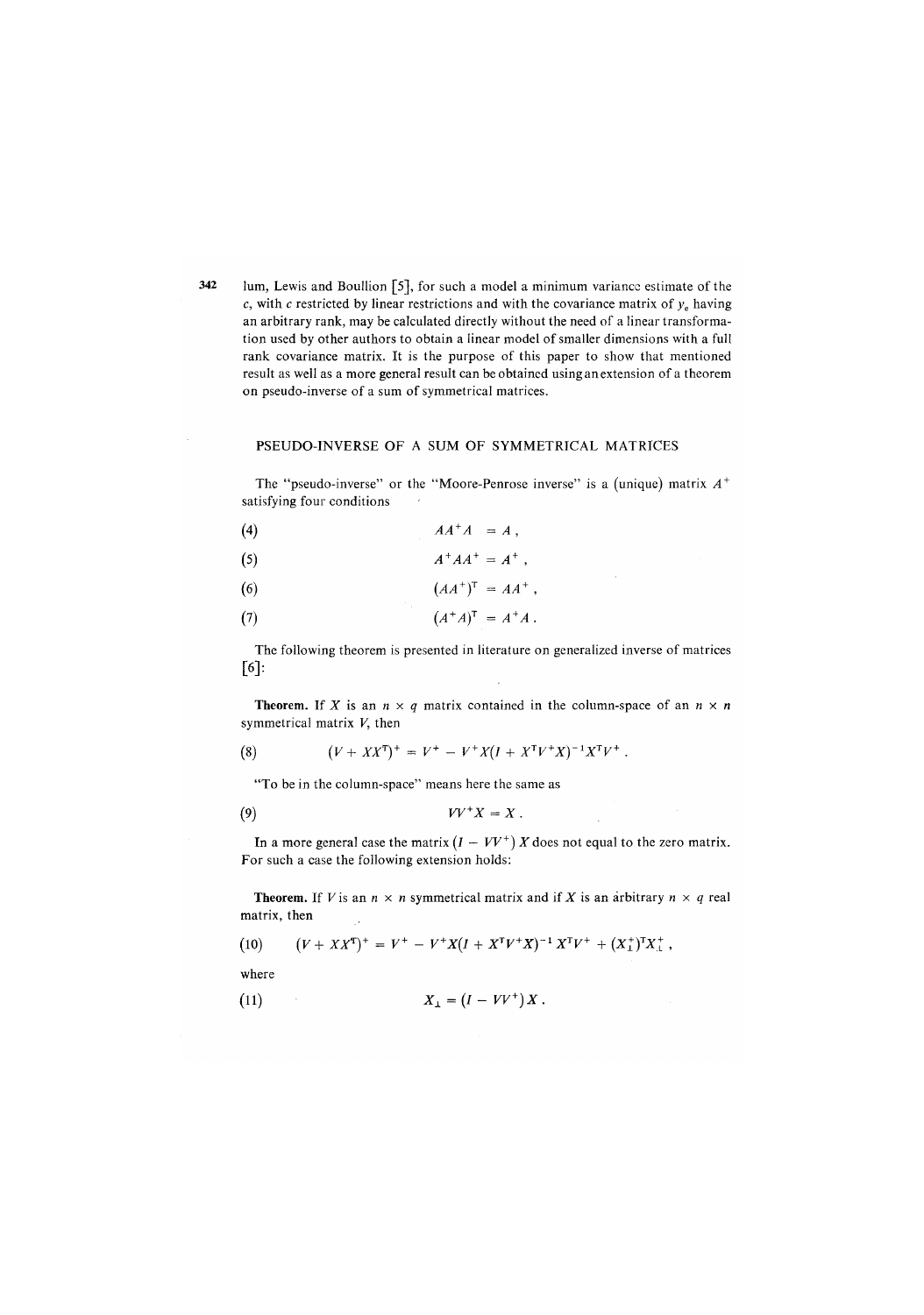Proof. It can be easily verified by substitution into  $(4)$  –  $(7)$  that if

$$
(12) \t\t ATB = O
$$

and

$$
B^{\mathrm{T}}A = O,
$$

then

(14) 
$$
(A + B)^{+} = A^{+} + B^{+}
$$

for any matrices *A* and *B* having appropriate dimensions. Using relations

$$
(15) \t VV^+XX^TVV^+ = XX^TVV^+ = VV^+XX^T
$$

resulting from the symmetry of the matrix *XX<sup>T</sup> ,* one may write

(16) 
$$
V + XX^{T} = V + VV^{+}XX^{T} + (I - VV^{+})XX^{T} =
$$

$$
= V + VV^{+}XX^{T}VV^{+} + VV^{+}XX^{T}(I - VV^{+}) +
$$

$$
+ (I - VV^{+})XX^{T}VV^{+} + (I - VV^{+})XX^{T}(I - VV^{+}) =
$$

$$
(V + VV^{+}XX^{T}VV^{+}) + ((I - VV^{+})XX^{T}(I - VV^{+})).
$$

The first bracketed term is orthogonal to the last one because of the property (6) of the pseudoinverse  $V^+$  and because of the symmetry of the *V*. Therefore

(17) 
$$
(V + XX^{T})^{+} = (V + VV^{+}XX^{T}VV^{+})^{+} + ((I - VV^{+})XX^{T}(I - VV^{+}))^{+}.
$$

The matrix  $VV^+XX^TVV^+$  is in the column-space of the matrix *V*, therefore (8) may be applied:

(18)  
\n
$$
(V + VV^+XX^TVV^+)^+ =
$$
\n
$$
= V^+ - V^+(VV^+X)(I + (VV^+X)^T V^+(VV^+X))^{-1} (VV^+X)^T V^+ =
$$
\n
$$
= V^+ - V^+X(I + X^TV^+X)^{-1} X^T V^+.
$$

The second right-hand term of (17) may be rewritten as

(19) 
$$
(X_{\perp} X_{\perp}^{\mathrm{T}})^{+} = (X_{\perp}^{+})^{\mathrm{T}} X_{\perp}^{+}
$$

using (11) and a known property of the pseudo-inverse. The proof is complete.

### STATISTICAL APPLICATIONS

#### **A. The Minimum Penal**t**y** E**s**t**ima**t**e**

As shown in [2], [3], a generalized estimator called the minimum penalty estimator (MPE) exists from which a large class of different known linear estimators can be 343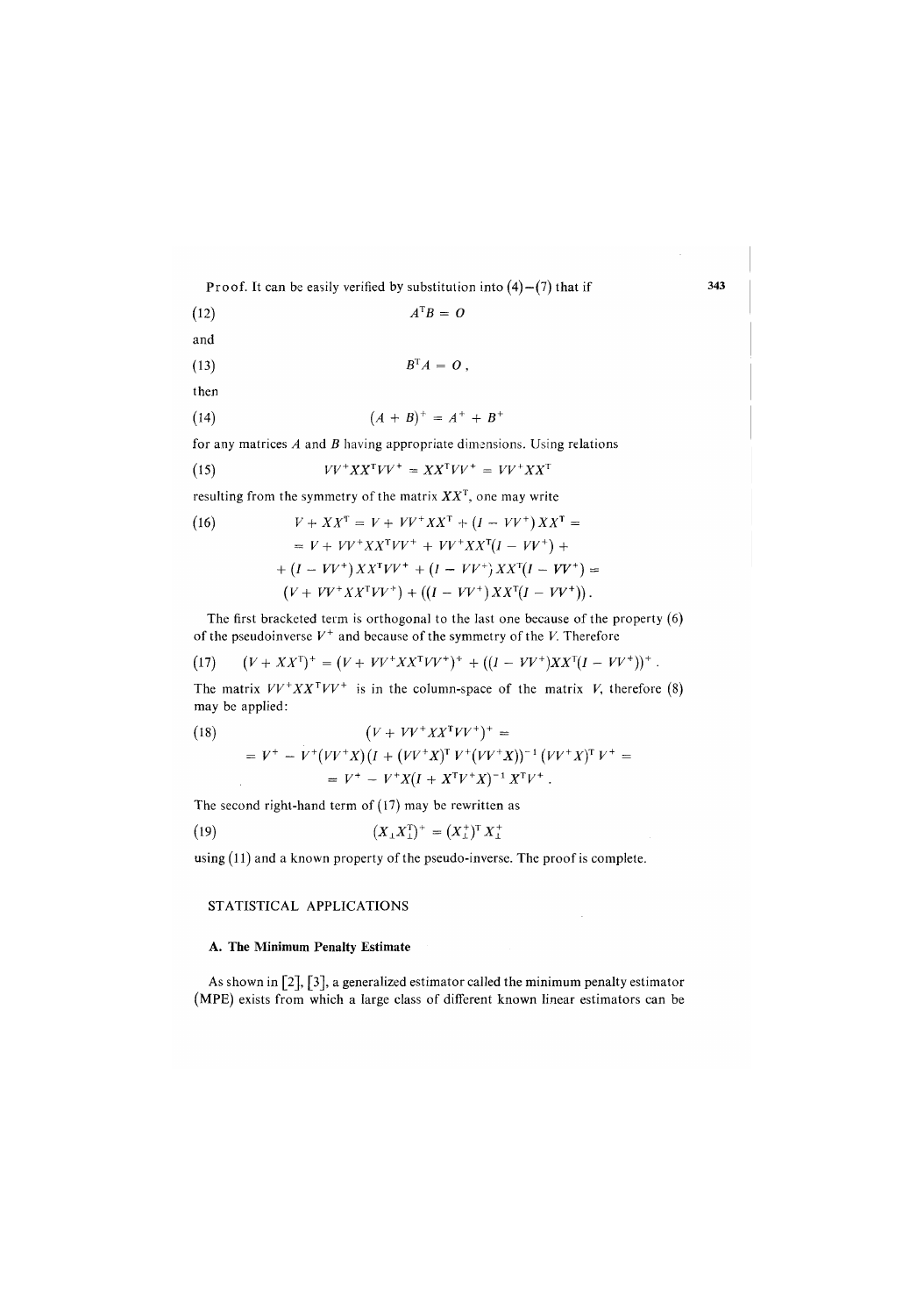344 obtained as particular cases. This estimator has been developed under assumption "there are no observed signals not corrupted by noise". Using the formula *(*10) for the same generalized problem as in  $\lceil 3 \rceil$ , we can come to an MPE not restricted by such an assumption:

Observed data are  $n \times p$  random matrices

$$
Y = Y_x + Y_e,
$$

where  $Y<sub>x</sub>$  represents random signals and  $Y<sub>x</sub>$  is given by random error components and by noise. Requirements relating to results of estimation are characterized by a *t* x *p* matrix

$$
(21) \t\t\t Z_x = \tau_x \{Y_x\}
$$

for a case when noise disappears, and by a matrix

$$
Z_0 = \tau_0 \{Y_x, Y_e\}
$$

for the case with a non-zero noise. Symbols  $\tau_x$  and  $\tau_e$  denote some given operators. To solve the problem we need only correlations of required results of estimation with data.

The estimator will have a general linear form

$$
(23) \t\t Z = WY + C,
$$

where *W* and *C* are some constant matrices having dimensions  $t \times n$  and  $t \times p$ , respectively. We proceed in the same way as in  $[3]$ . To evaluate the quality of the estimate we introduce the norm  $||E||$  of an error matrix E in the following manner:

(24) 
$$
\|E\| = \text{tr}\{\langle EQE^{\mathsf{T}}\rangle\}^{1/2}
$$

where  $Q$  is a given positive definite weighting matrix, the brackets  $\langle \cdot \rangle$  denote the averaging, and  $\text{tr}\{\cdot\}$  states for the trace of a matrix. The error of the first type

$$
E_x = WY_x + C - Z_x
$$

relates to ideal situations with no noise while the error of the second type

(26) 
$$
E_0 = W(Y_x + Y_e) + C - Z_0
$$

is influenced by actual noise components. To take into account both errors one uses the penalty

(27) 
$$
p = p_0 ||E_0||^2 + p_x ||E_x||^2
$$

with a positive weight  $p_0$  and with a weight  $p_x$  satisfying a condition

*(*28) p0 + *Px >* 0 .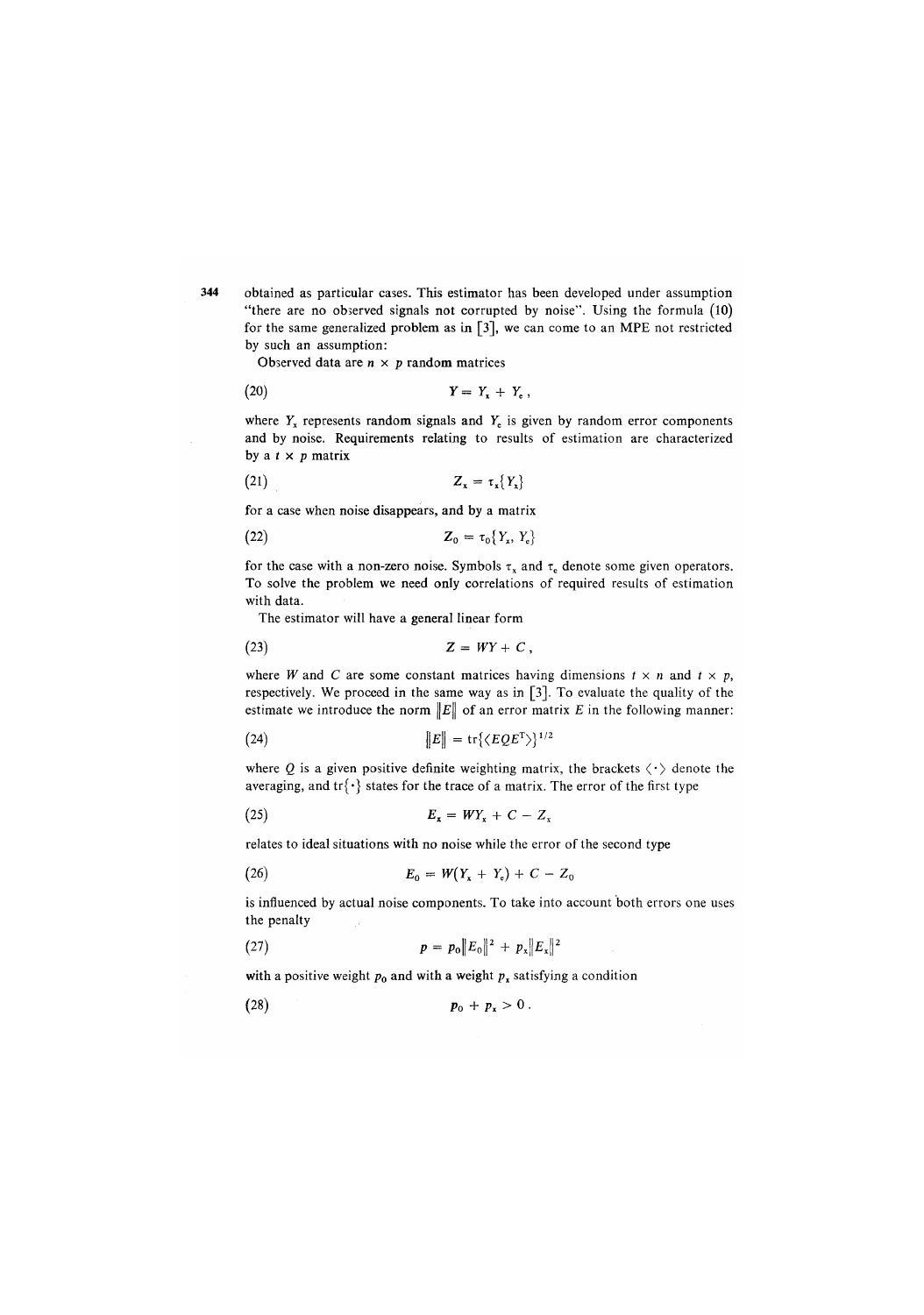It can be shown like in [3] that the constant matrix  $C$  in (23) vanishes after an appro- 345 priate centralization of variables. We assume below such a centralization as having been performed according to the formulae given in [3]. Then the penalty (27) is minimized if the equation

(29) 
$$
WM = p_0 \langle Z_0 Q Y^T \rangle + p_x \langle Z_x Q Y_x^T \rangle
$$

holds. Here the M states for a weighted sum of covariance matrices

(30) 
$$
M = p_0 \langle YQY^T \rangle + p_x \langle Y_xQY_x^T \rangle.
$$

It follows from this definition that there are no observed vectors outside the rangespace of the  $M$ , therefore one may take

$$
(31) \t\t WMM^+ = W.
$$

Then

(32) 
$$
W = (p_0 \langle Z_0 Q Y^T \rangle + p_x \langle Z_x Q Y_x^T \rangle) M^+
$$

is the minimum penalty estimator. In  $\lceil 3 \rceil$  a pseudo-inverse of M has been obtained using (8) but we are able now to discuss a more general situation by means of the extended formula (10). Denoting

$$
B_0 = \langle Y, OY^T \rangle
$$

(34) 
$$
B = B_0 + \langle Y_{\kappa} Q Y_{\kappa}^T \rangle + \langle Y_{\kappa} Q Y_{\kappa}^T \rangle,
$$

and using a square-root matrix  $X$  determined by a decomposition

(35) 
$$
XX^{\mathsf{T}} = \langle Y_{\mathsf{x}} Q Y_{\mathsf{x}}^{\mathsf{T}} \rangle,
$$

one has

(36) 
$$
M = p_0 B + (p_0 + p_x) X X^{\mathsf{T}}.
$$

Denote  $\mathcal{R}(A)$  the range space and  $\mathcal{N}(A)$  the zero space of an  $n \times m$  matrix A,

(37) 
$$
\mathscr{R}(A) = \{ y \in \mathscr{R}^n : y = Ax, x \in \mathscr{R}^m \},
$$

(38) 
$$
\mathcal{N}(A) = \{x \in \mathcal{R}^m : 0 = Ax\}.
$$

The range space  $\mathcal{R}(XX^T)$  is a "signal space" while the range space  $\mathcal{R}(B_0)$  is a "noise space". Consider four subspaces of the *n*-dimensional vector space  $\mathcal{R}$ ":

> $\mathscr{S}_1 = \mathscr{R}(XX^T) \cap \mathscr{R}(B_0)$  (containing both signal and noise),  $\mathscr{S}_2 = \mathscr{R}(XX^T) \cap \mathscr{N}(B_0)$  (containing signals but no noise),  $\mathscr{S}_3 = \mathscr{N}(XX^T) \cap \mathscr{R}(B_0)$  (containing noise but no signal),  $\mathscr{S}_4 = \mathscr{N}(XX^T) \cap \mathscr{N}(B_0)$  (containing no signal and no noise).

 $\Delta$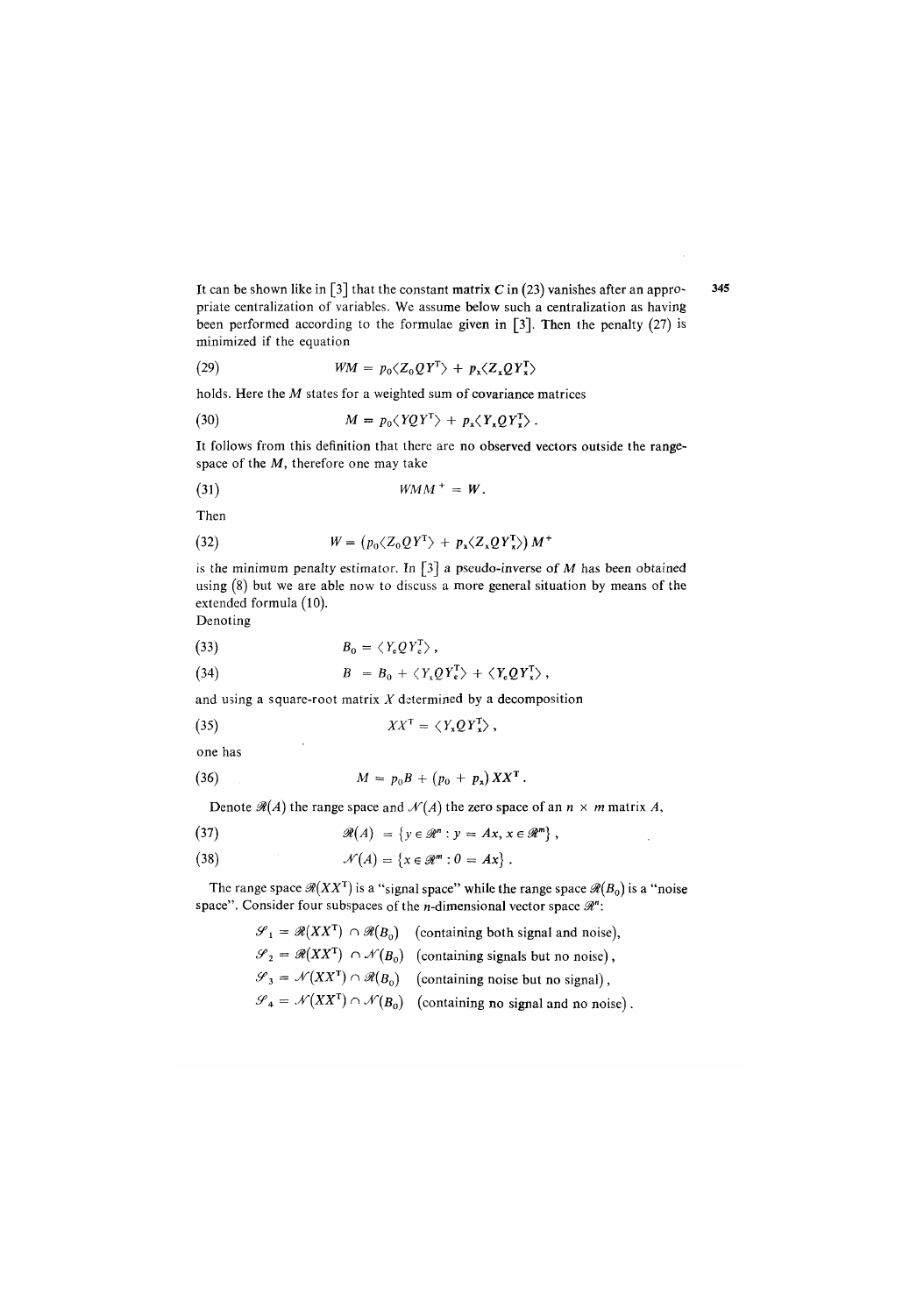### **346** In a general case, only the subspace  $\mathscr{S}_4$  is empty (for a nonregular matrix *M*). Formula (10) may be applied to obtain

$$
(39) \quad M^+ = (1/p_0) B^+ (I - X_1 (s_1 I + X_1^T B^+ X_1)^{-1} X_1^T B^+) = 1/(p_0 + p_x) X_2^+ X_2^+,
$$

where

(40) 
$$
s_1 = p_0/(p_0 + p_x),
$$

$$
(41) \t\t\t X_1 = BB^+X,
$$

and

(42) 
$$
X_2 = (I - BB^+) X.
$$

As above in (18) there is no necessity to distinguish the  $X_1$  from the  $X$  when substituted into the first term of (39).

After substitution of *M<sup>+</sup>* into (29) one has the minimum penalty estimate valid for the general case under consideration.

### **B**. N**oise-Free Estimation**

An interesting aspect is worth to be analyzed in more details. Let

(43) 
$$
\langle Z_0 Q Y^T \rangle = \langle Z_x Q Y_x^T \rangle = L_1 X_1^T + L_2 X_2^T
$$

with the same  $X_1$  and  $X_2$  as above.

Then

$$
(44) \t\t W = W_1 + W_2,
$$

where

(45) 
$$
W_1 = L_1(s_1 I + X_1^T B^+ X_1)^{-1} X_1^T B^+
$$

and

(46) 
$$
W_2 = L_2 X_2^+ \, .
$$

Both components of the estimator W have the same structure. To see this write  $(\cdot)^+$ instead of  $(\cdot)^{-1}$  and represent  $W_2$  in the form

(47) 
$$
W_2 = L_2(s_2I + X_2^{\mathsf{T}}B_2^+X_2^{\mathsf{T}}X_2^+ + X_2^{\mathsf{T}}B_2^+)
$$

with  $s_2 = 0$  and  $B_2 = I$ , a trivial covariance matrix. We have two estimators having two mutually orthogonal domains,  $\mathcal{R}(B)$  and

(48) 
$$
\mathscr{R}(X_2) = \mathscr{R}((I - BB^+)X) = \mathscr{N}(B).
$$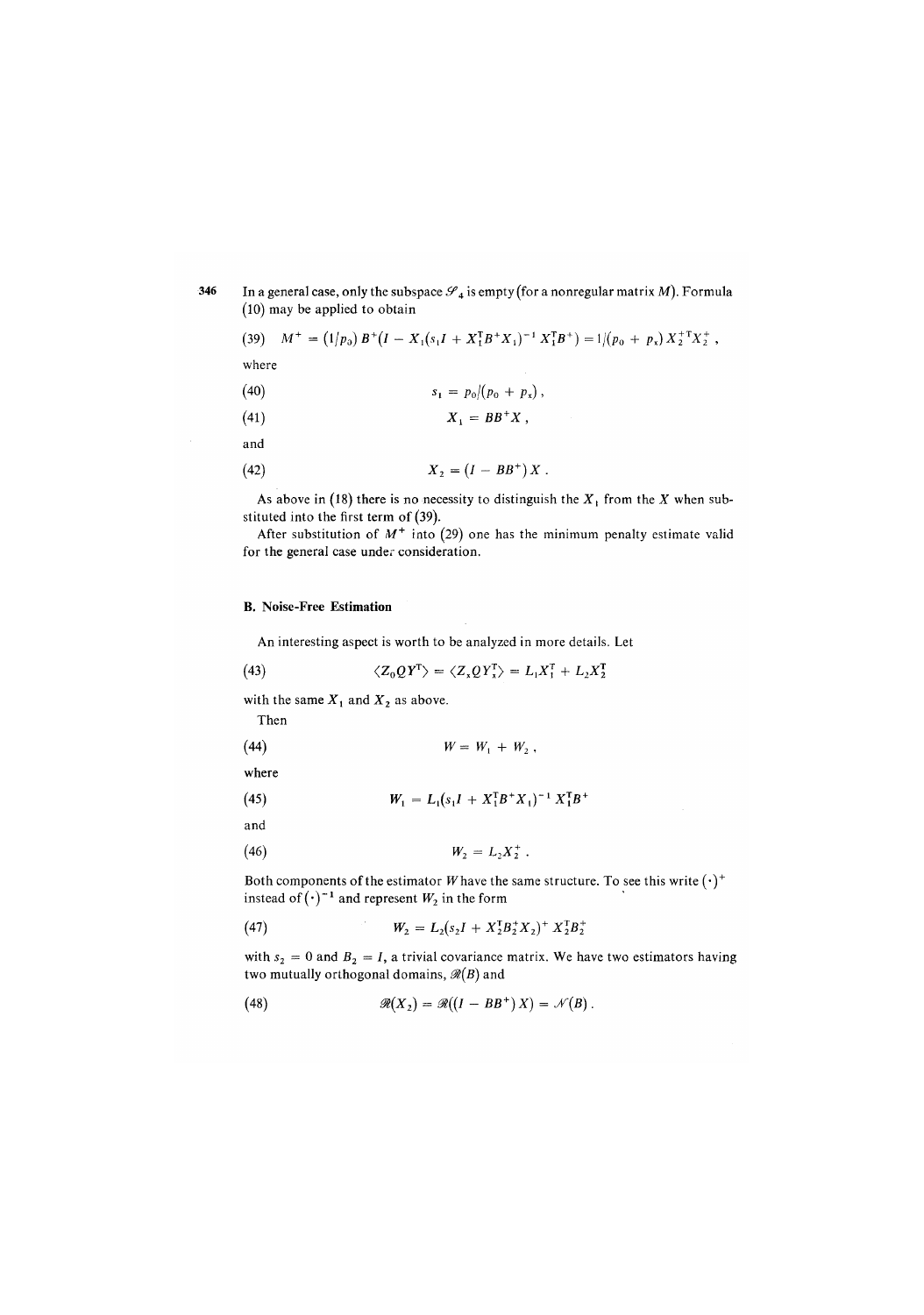An arbitrary observed data matrix may be written as 347

(49) 
$$
Y = BB^+Y + (I - BB^+)Y = Y_1 + Y_2.
$$

The result of estimation is therefore

(50) 
$$
Z = W_1 Y_1 + W_2 Y_2 = Z_1 + Z_2.
$$

This means that our estimating problem is decomposed into two independent problems. Moreover, if noise is uncorrelated with random components of signals,

$$
\langle Y_{\rm e} Q Y_{\rm x}^{\rm T} \rangle = 0 \,,
$$

then

(52) 
$$
(I - B_0 B_0^+) Y_e = 0.
$$

The projection  $Y_2$  of observed data matrix onto the subspace  $\mathcal{N}(B_0)$  is therefore

(53) 
$$
(I - B_0 B_0^+) Y_x = (I - B_0 B_0^+) X A_2 = X_2 A_2,
$$

where  $A_2$  is a certain matrix. We have thus

(54) 
$$
Z_2 = L_2 X_2^+ X_2 A_2.
$$

For a matrix *X2* having a full rank

$$
(55) \t\t X_2^+X_2 = I,
$$

and we obtain

$$
(56) \t\t\t Z_2 = L_2 A_2 .
$$

But this is exactly what we wanted to obtain as a result of estimation performed on data occupying the subspace  $\mathcal{N}(B_0)$ . Actually,

(57) 
$$
\langle Z_2 Q Y_2^{\mathsf{T}} \rangle = L_2 \langle A_2 A_2^{\mathsf{T}} \rangle X_2^{\mathsf{T}} = L_2 X_2^{\mathsf{T}}
$$

because of the definition (35) of the matrix *X.* 

We are comming to the conclusion that the estimation performed on data belonging to a noise-free subspace  $\mathcal{N}(B_0)$  is completely error-free as has been stated intuitively in [3],

(Received December 8, 1978.)

REFERENCES

<sup>[1]</sup> T. O. Lewis, P. L. Odell: A generalization of the Gauss-Markov theorem. Amer. Stat. Ass. Journal (Dec. 1966), 1063-1066.

<sup>[2]</sup> P. Kovanic: Minimum penalty estimate. Kybernetika *8* (1972), 5, 367-383.